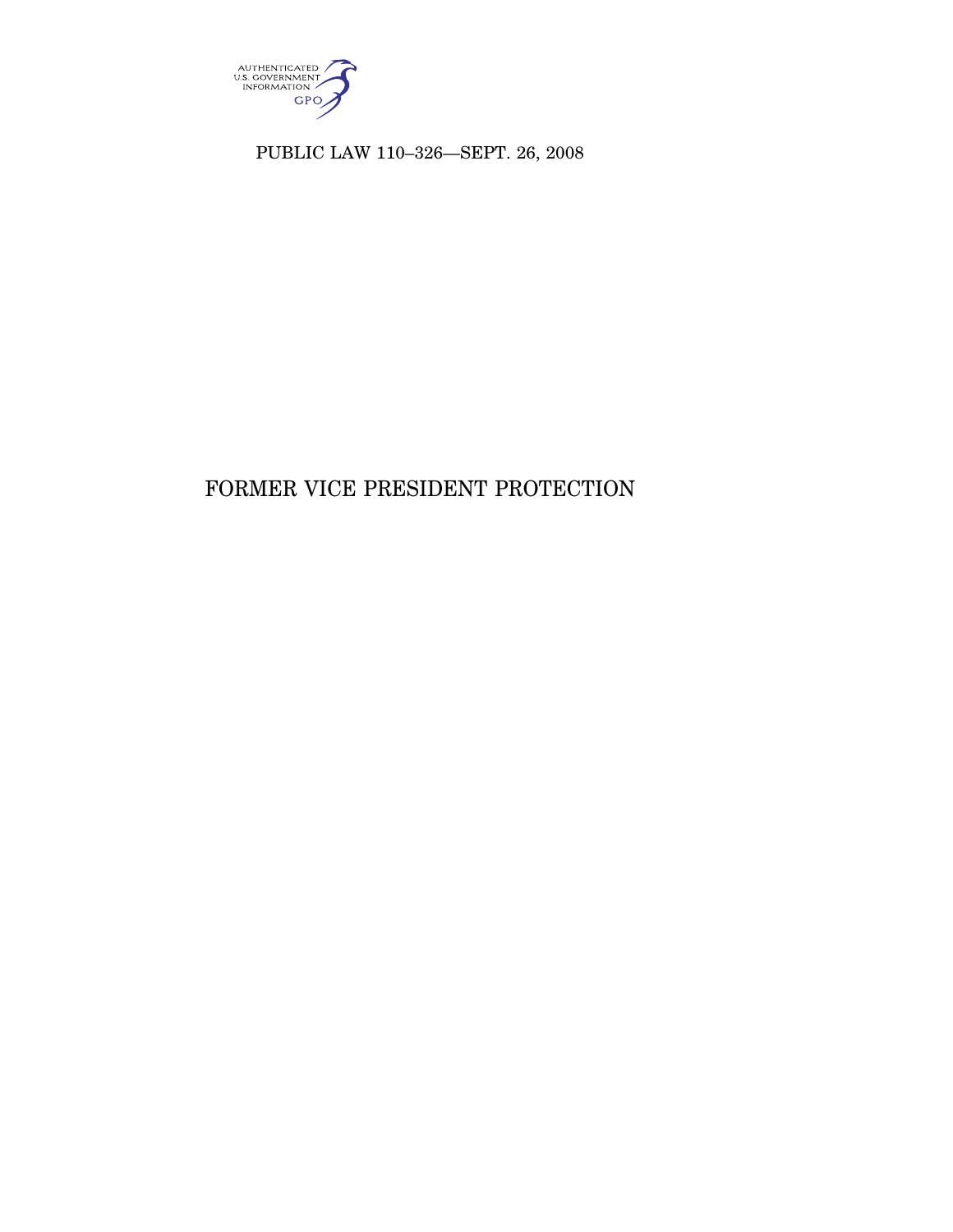## Public Law 110–326 110th Congress

## An Act

Sept. 26, 2008

[H.R. 5938]

To amend title 18, United States Code, to provide secret service protection to former Vice Presidents, and for other purposes.

*Be it enacted by the Senate and House of Representatives of the United States of America in Congress assembled,* 

Former Vice President Protection Act of 2008.

# **TITLE I—FORMER VICE PRESIDENT PROTECTION ACT**

18 USC 1 note.

### **SEC. 101. SHORT TITLE.**

This title may be cited as the ''Former Vice President Protection Act of 2008''.

#### **SEC. 102. SECRET SERVICE PROTECTION FOR FORMER VICE PRESI-DENTS AND THEIR FAMILIES.**

Section 3056(a) of title 18, United States Code, is amended— (1) by inserting immediately after paragraph (7) the following:

 $\degree$ (8) Former Vice Presidents, their spouses, and their children who are under 16 years of age, for a period of not more than six months after the date the former Vice President leaves office. The Secretary of Homeland Security shall have the authority to direct the Secret Service to provide temporary protection for any of these individuals at any time thereafter if the Secretary of Homeland Security or designee determines that information or conditions warrant such protection.''; and

(2) in the sentence immediately preceding subsection (b) of section 3056, by striking " $(7)$ " and inserting " $(8)$ ".

18 USC 3056 note.

#### **SEC. 103. EFFECTIVE DATE.**

The amendments made by this Act shall apply with respect to any Vice President holding office on or after the date of enactment of the Act.

Identity Theft Enforcement and Restitution Act of 2008.

# **TITLE II—IDENTITY THEFT ENFORCEMENT AND RESTITUTION ACT**

18 USC 1 note.

#### **SEC. 201. SHORT TITLE.**

This title may be cited as the ''Identity Theft Enforcement and Restitution Act of 2008''.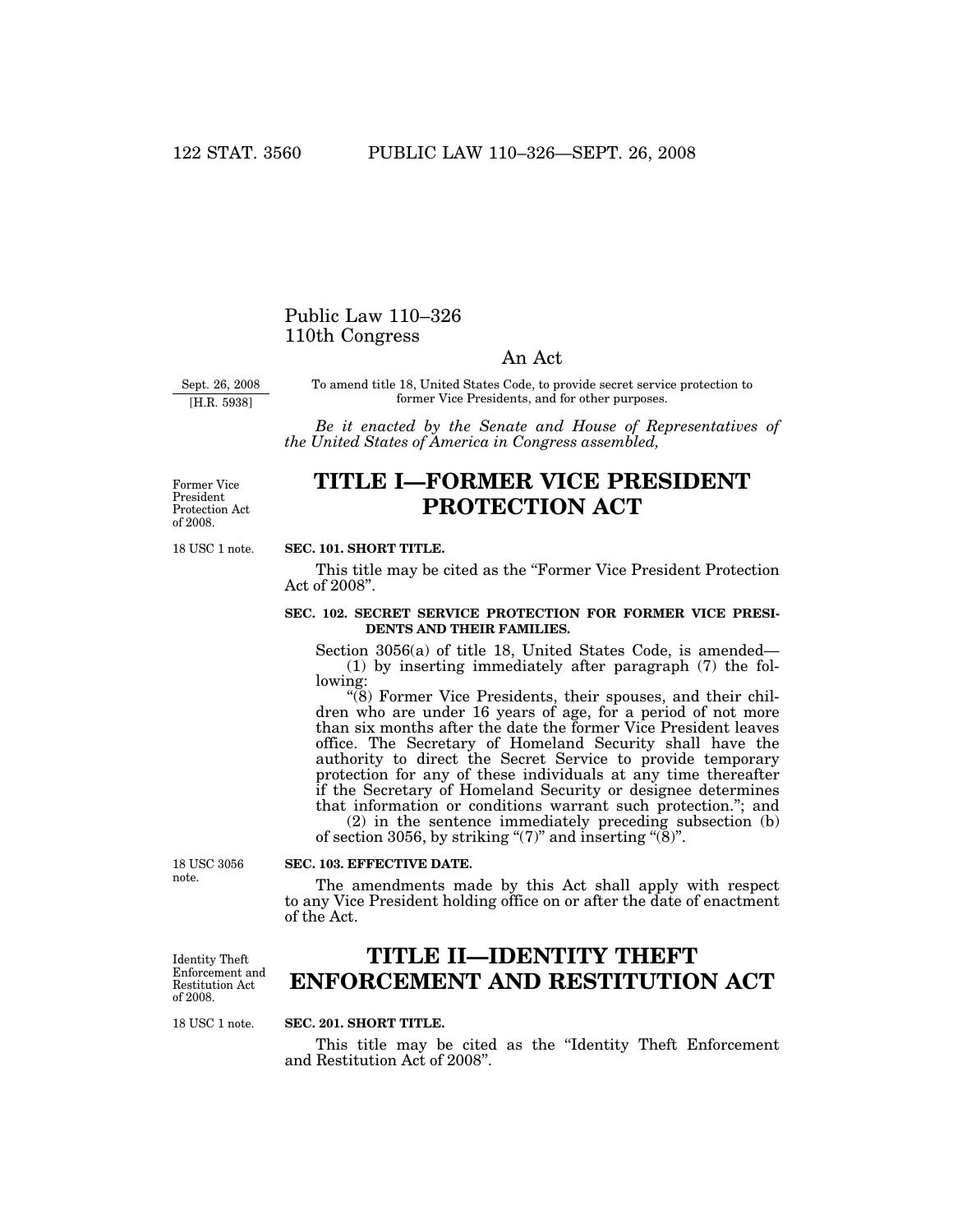#### **SEC. 202. CRIMINAL RESTITUTION.**

Section 3663(b) of title 18, United States Code, is amended—

(1) in paragraph (4), by striking "; and " and inserting a semicolon;

(2) in paragraph (5), by striking the period at the end and inserting ''; and''; and

(3) by adding at the end the following:

"(6) in the case of an offense under sections  $1028(a)(7)$ or 1028A(a) of this title, pay an amount equal to the value of the time reasonably spent by the victim in an attempt to remediate the intended or actual harm incurred by the victim from the offense.''.

#### **SEC. 203. ENSURING JURISDICTION OVER THE THEFT OF SENSITIVE IDENTITY INFORMATION.**

Section 1030(a)(2)(C) of title 18, United States Code, is amended by striking ''if the conduct involved an interstate or foreign communication''.

#### **SEC. 204. MALICIOUS SPYWARE, HACKING AND KEYLOGGERS.**

(a) IN GENERAL.—Section 1030 of title 18, United States Code, is amended—

 $(1)$  in subsection  $(a)(5)$ —

(A) by striking subparagraph (B); and

 $(B)$  in subparagraph  $(A)$ –

(i) by striking " $(A)(i)$  knowingly" and inserting " $(A)$ knowingly'';

(ii) by redesignating clauses (ii) and (iii) as subparagraphs (B) and (C), respectively; and

 $(iii)$  in subparagraph  $(\overline{C})$ , as so redesignated—

(I) by inserting ''and loss'' after ''damage''; and

(II) by striking ''; and'' and inserting a period;  $(2)$  in subsection  $(c)$ –

(A) in paragraph  $(2)(A)$ , by striking " $(a)(5)(A)(iii)$ ,";

(B) in paragraph  $(3)(B)$ , by striking " $(a)(5)(A)(iii)$ ,";

(C) by amending paragraph (4) to read as follows:

 $"(4)(A)$  except as provided in subparagraphs (E) and (F), a fine under this title, imprisonment for not more than 5 years, or both, in the case of—

"(i) an offense under subsection  $(a)(5)(B)$ , which does not occur after a conviction for another offense under this section, if the offense caused (or, in the case of an attempted offense, would, if completed, have caused)—

"(I) loss to  $\overline{1}$  or more persons during any 1-year" period (and, for purposes of an investigation, prosecution, or other proceeding brought by the United States only, loss resulting from a related course of conduct affecting 1 or more other protected computers) aggregating at least \$5,000 in value;

''(II) the modification or impairment, or potential modification or impairment, of the medical examination, diagnosis, treatment, or care of 1 or more individuals;

''(III) physical injury to any person;

''(IV) a threat to public health or safety;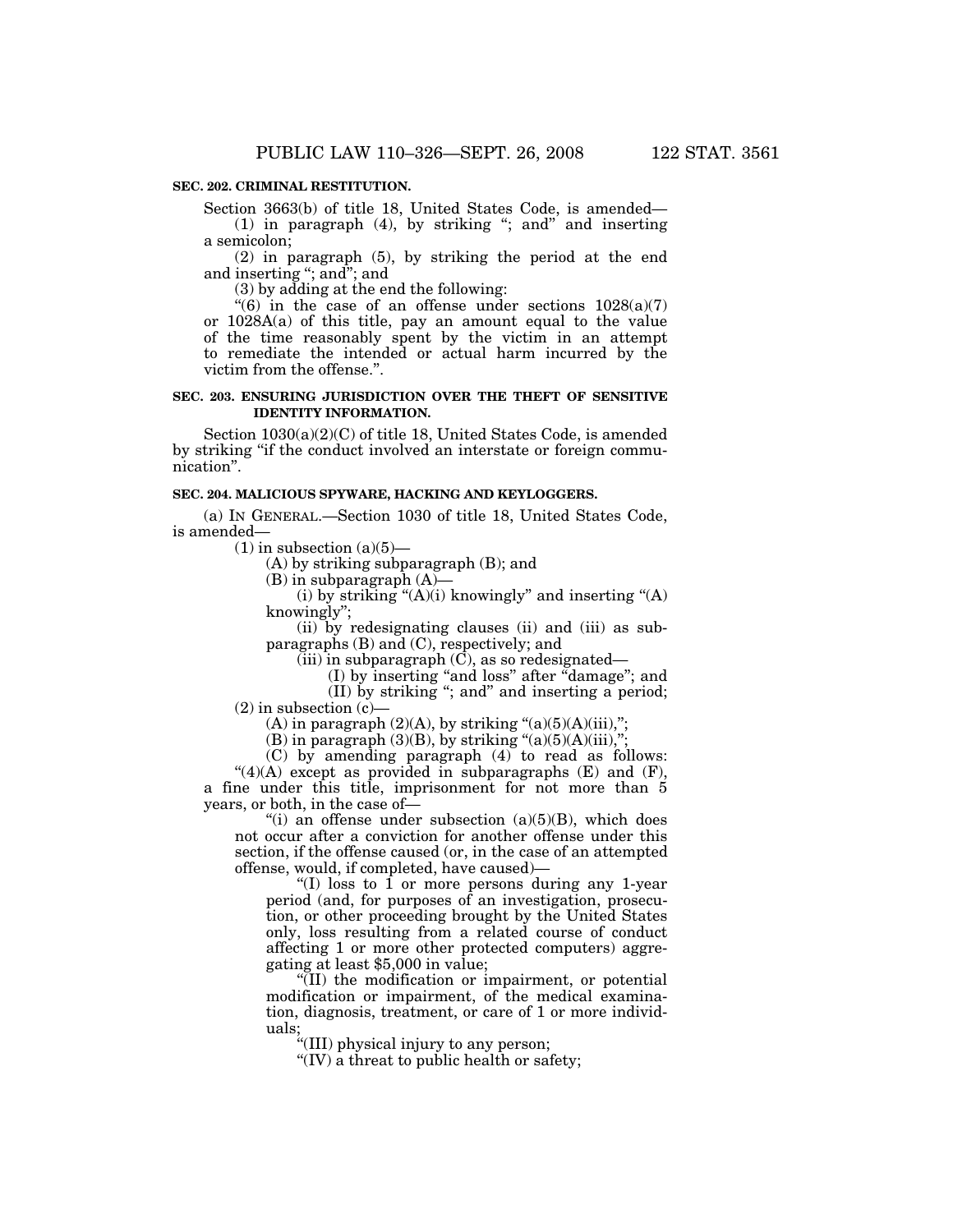''(V) damage affecting a computer used by or for an entity of the United States Government in furtherance of the administration of justice, national defense, or national security; or

''(VI) damage affecting 10 or more protected computers during any 1-year period; or

''(ii) an attempt to commit an offense punishable under this subparagraph;

"(B) except as provided in subparagraphs  $(E)$  and  $(F)$ , a fine under this title, imprisonment for not more than 10 years, or both, in the case of—

"(i) an offense under subsection  $(a)(5)(A)$ , which does not occur after a conviction for another offense under this section, if the offense caused (or, in the case of an attempted offense, would, if completed, have caused) a harm provided in subclauses (I) through (VI) of subparagraph (A)(i); or

''(ii) an attempt to commit an offense punishable under this subparagraph;

"(C) except as provided in subparagraphs  $(E)$  and  $(F)$ , a fine under this title, imprisonment for not more than 20 years, or both, in the case of—

''(i) an offense or an attempt to commit an offense under subparagraphs (A) or  $(B)$  of subsection  $(a)(5)$  that occurs after a conviction for another offense under this section; or

''(ii) an attempt to commit an offense punishable under this subparagraph;

''(D) a fine under this title, imprisonment for not more than 10 years, or both, in the case of—

''(i) an offense or an attempt to commit an offense under subsection  $(a)(5)(C)$  that occurs after a conviction for another offense under this section; or

''(ii) an attempt to commit an offense punishable under this subparagraph;

 $E$ ) if the offender attempts to cause or knowingly or recklessly causes serious bodily injury from conduct in violation of subsection  $(a)(5)(A)$ , a fine under this title, imprisonment for not more than 20 years, or both;

 $(F)$  if the offender attempts to cause or knowingly or recklessly causes death from conduct in violation of subsection  $(a)(5)(A)$ , a fine under this title, imprisonment for any term of years or for life, or both; or

 $C(G)$  a fine under this title, imprisonment for not more than 1 year, or both, for—

"(i) any other offense under subsection  $(a)(5)$ ; or

"(ii) an attempt to commit an offense punishable under this subparagraph.''; and

(D) by striking paragraph (5); and

 $(3)$  in subsection  $(g)$ —

(A) in the second sentence, by striking ''in clauses (i), (ii), (iii), (iv), or (v) of subsection  $(a)(5)(B)$ <sup>"</sup> and inserting "in subclauses (I), (II), (III), (IV), or (V) of subsection  $(c)(4)(A)(i)$ "; and

(B) in the third sentence, by striking ''subsection  $(a)(5)(B)(i)$ " and inserting "subsection  $(c)(4)(A)(i)(I)$ ".

(b) CONFORMING CHANGES.—Section  $2332b(g)(5)(B)(i)$  of title 18, United States Code, is amended by striking  $"1030(a)(5)(A)(i)$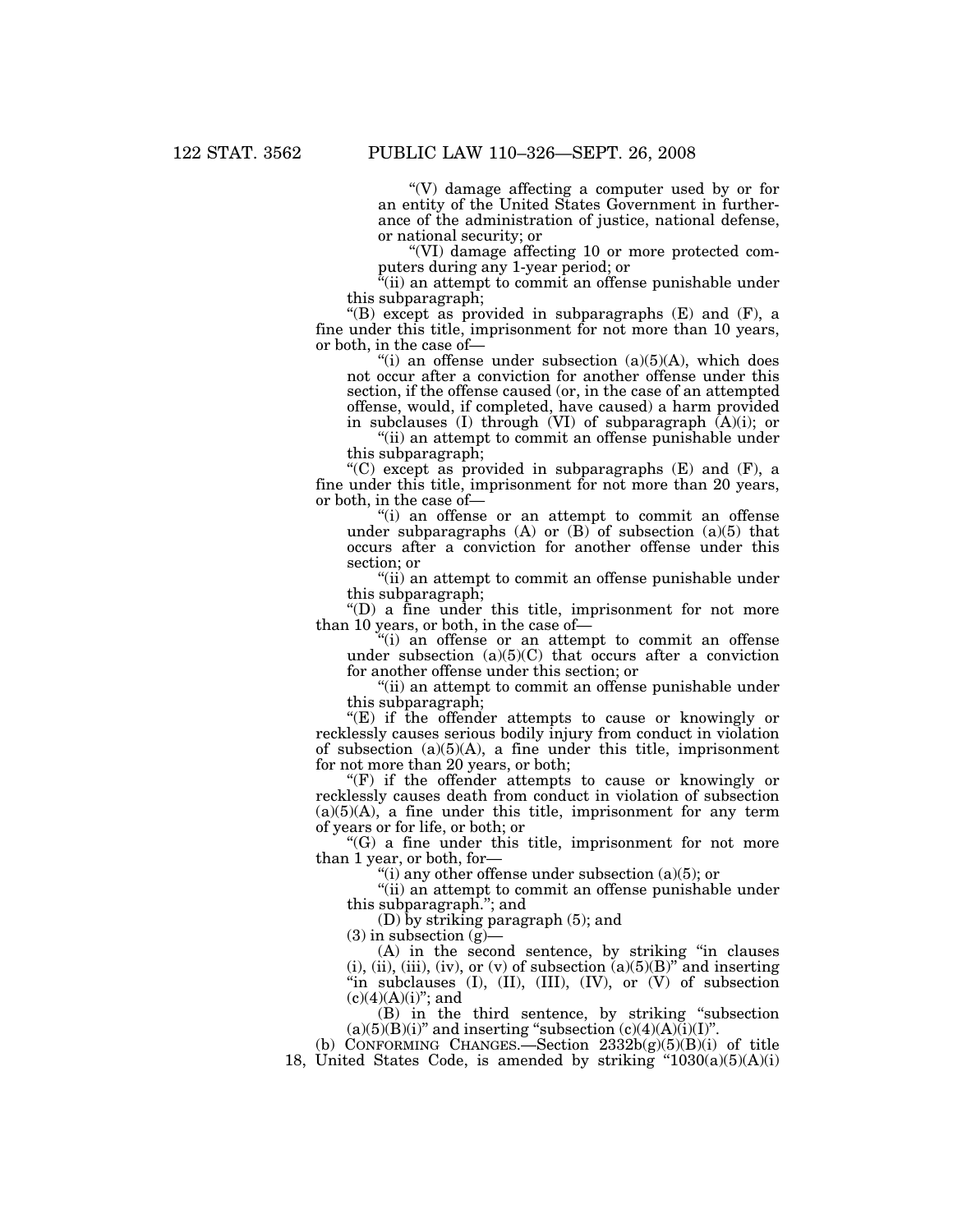resulting in damage as defined in  $1030(a)(5)(B)(ii)$  through  $(v)$ " and inserting  $"1030(a)(5)(A)$  resulting in damage as defined in  $1030(c)(4)(A)(i)(II)$  through (VI)".

#### **SEC. 205. CYBER-EXTORTION.**

Section 1030(a)(7) of title 18, United States Code, is amended to read as follows:

" $(7)$  with intent to extort from any person any money or other thing of value, transmits in interstate or foreign commerce any communication containing any—

 $f(A)$  threat to cause damage to a protected computer; ''(B) threat to obtain information from a protected computer without authorization or in excess of authorization or to impair the confidentiality of information obtained from a protected computer without authorization or by

exceeding authorized access; or

''(C) demand or request for money or other thing of value in relation to damage to a protected computer, where such damage was caused to facilitate the extortion;".

#### **SEC. 206. CONSPIRACY TO COMMIT CYBER-CRIMES.**

Section 1030(b) of title 18, United States Code, is amended by inserting "conspires to commit or" after "Whoever".

#### **SEC. 207. USE OF FULL INTERSTATE AND FOREIGN COMMERCE POWER FOR CRIMINAL PENALTIES.**

Section 1030(e)(2)(B) of title 18, United States Code, is amended by inserting "or affecting" after "which is used in".

#### **SEC. 208. FORFEITURE FOR SECTION 1030 VIOLATIONS.**

Section 1030 of title 18, United States Code, is amended by adding at the end the following:

 $\sqrt[n]{(i)}$  The court, in imposing sentence on any person convicted Courts. of a violation of this section, or convicted of conspiracy to violate this section, shall order, in addition to any other sentence imposed and irrespective of any provision of State law, that such person forfeit to the United States—

"(A) such person's interest in any personal property that was used or intended to be used to commit or to facilitate the commission of such violation; and

''(B) any property, real or personal, constituting or derived from, any proceeds that such person obtained, directly or indirectly, as a result of such violation.

"(2) The criminal forfeiture of property under this subsection, any seizure and disposition thereof, and any judicial proceeding in relation thereto, shall be governed by the provisions of section 413 of the Comprehensive Drug Abuse Prevention and Control Act of 1970 (21 U.S.C. 853), except subsection (d) of that section.

 $'$ (j) For purposes of subsection (i), the following shall be subject to forfeiture to the United States and no property right shall exist in them:

"(1) Any personal property used or intended to be used to commit or to facilitate the commission of any violation of this section, or a conspiracy to violate this section.

"(2) Any property, real or personal, which constitutes or Real property. is derived from proceeds traceable to any violation of this section, or a conspiracy to violate this section''.

Real property.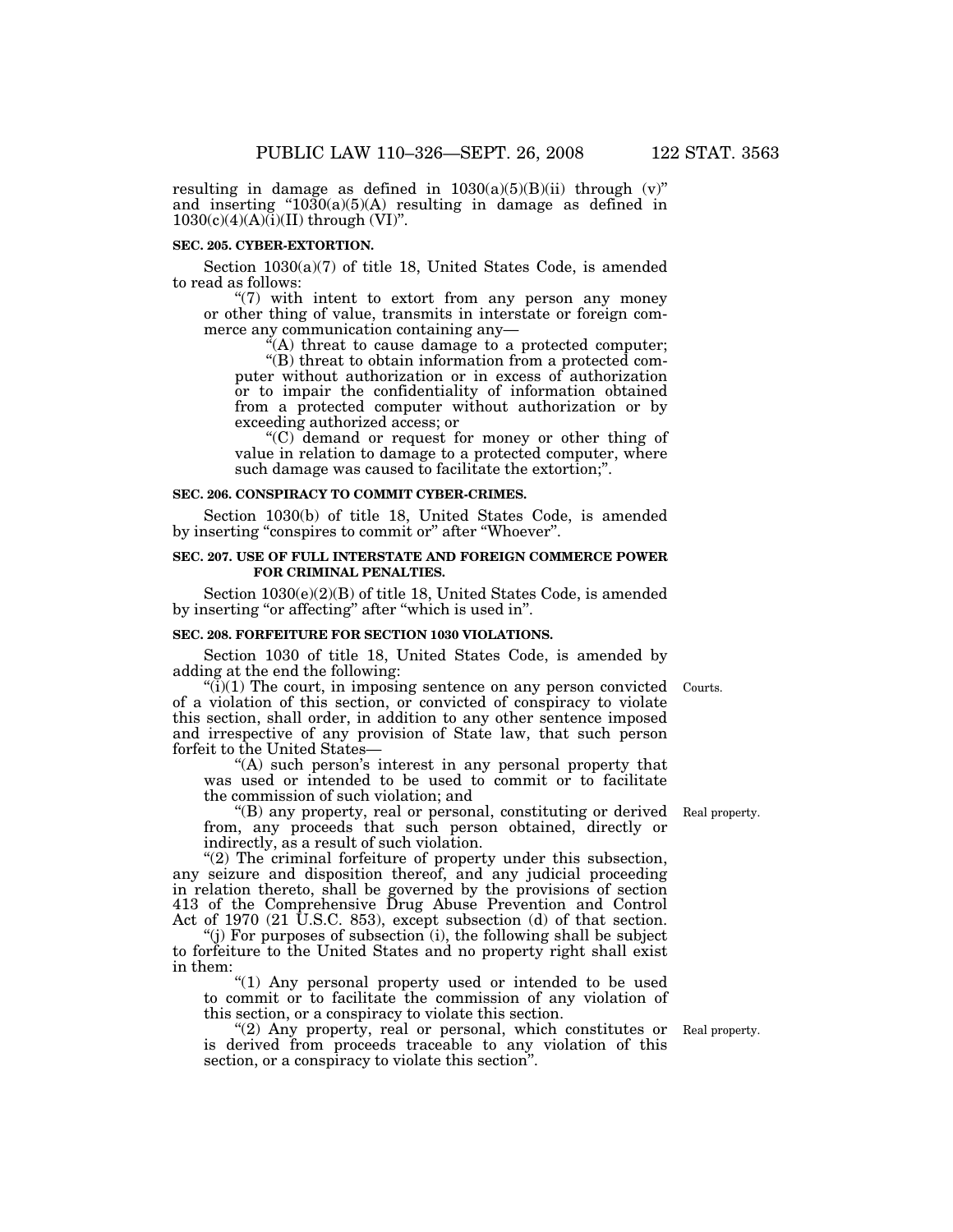### Review. 28 USC 994 note.

### **SEC. 209. DIRECTIVE TO UNITED STATES SENTENCING COMMISSION.**

(a) DIRECTIVE.—Pursuant to its authority under section  $994(p)$ of title 28, United States Code, and in accordance with this section, the United States Sentencing Commission shall review its guidelines and policy statements applicable to persons convicted of offenses under sections 1028, 1028A, 1030, 2511, and 2701 of title 18, United States Code, and any other relevant provisions of law, in order to reflect the intent of Congress that such penalties be increased in comparison to those currently provided by such guidelines and policy statements.

(b) REQUIREMENTS.—In determining its guidelines and policy statements on the appropriate sentence for the crimes enumerated in subsection (a), the United States Sentencing Commission shall consider the extent to which the guidelines and policy statements may or may not account for the following factors in order to create an effective deterrent to computer crime and the theft or misuse of personally identifiable data:

(1) The level of sophistication and planning involved in such offense.

(2) Whether such offense was committed for purpose of commercial advantage or private financial benefit.

(3) The potential and actual loss resulting from the offense including—

(A) the value of information obtained from a protected computer, regardless of whether the owner was deprived of use of the information; and

(B) where the information obtained constitutes a trade secret or other proprietary information, the cost the victim incurred developing or compiling the information.

(4) Whether the defendant acted with intent to cause either physical or property harm in committing the offense.

(5) The extent to which the offense violated the privacy rights of individuals.

(6) The effect of the offense upon the operations of an agency of the United States Government, or of a State or local government.

 $(7)$  Whether the offense involved a computer used by the United States Government, a State, or a local government in furtherance of national defense, national security, or the administration of justice.

(8) Whether the offense was intended to, or had the effect of, significantly interfering with or disrupting a critical infrastructure.

(9) Whether the offense was intended to, or had the effect of, creating a threat to public health or safety, causing injury to any person, or causing death.

(10) Whether the defendant purposefully involved a juvenile in the commission of the offense.

(11) Whether the defendant's intent to cause damage or intent to obtain personal information should be disaggregated and considered separately from the other factors set forth in USSG 2B1.1(b)(14).

(12) Whether the term ''victim'' as used in USSG 2B1.1, should include individuals whose privacy was violated as a result of the offense in addition to individuals who suffered monetary harm as a result of the offense.